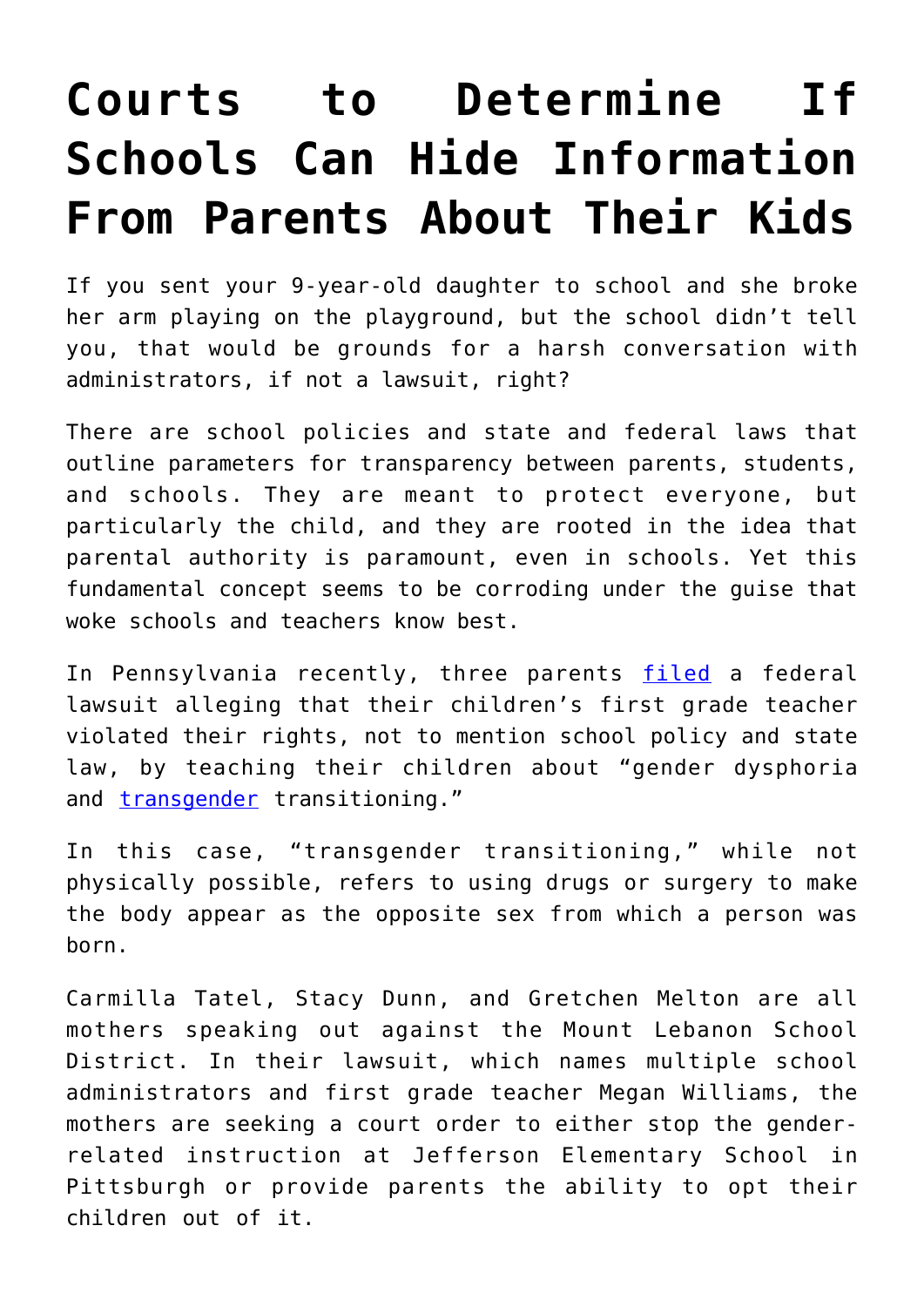The mothers allege Williams failed to honor their parental rights with her "direct classroom instruction" on gender dysphoria and that the district didn't list "gender dysphoria and [transgender](https://www.dailysignal.com/2021/03/10/3-examples-of-how-pervasive-transgender-ideology-has-become/) transitioning" as part of the curriculum online, violating its own policy.

In essence, it sounds like the school was taking advantage of kids who were confused about their gender—experiencing dysphoria—and was encouraging them to adopt the qualities of the opposite sex, like changing their names and using a different bathroom.

It turns out that Williams herself is the mother of a ["transgender"](https://www.dailysignal.com/2022/03/10/dark-reality-of-how-transgender-ideology-is-affecting-women-girls/) child who is also in first grade. Still, the mothers point out in the lawsuit that this does not "give her the right to impose those views on a captive audience of sixand seven-year-old children."

According to the lawsuit, Williams had gone so far as to tell students that sometimes "'parents are wrong' and parents and doctors 'make mistakes' when they bring a child home from the hospital" and declare that he or she is a boy or a girl.

This section of the plaintiffs' filing encapsulates the entire lawsuit and the problem with this case and those like it:

*This lawsuit is not about politics. It is not antitransgender. It is not about censorship. It is not about banning books. It is not about precluding appropriate DEI [diversity, equity, and inclusion] initiatives. Rather, it is about Plaintiffs' parental rights and each of their respective decisions not to want their six- or seven-year-old child to receive first-grade classroom instruction on gender dysphoria or transgender transitioning from their first-grade teacher.*

These Pennsylvania moms are not alone.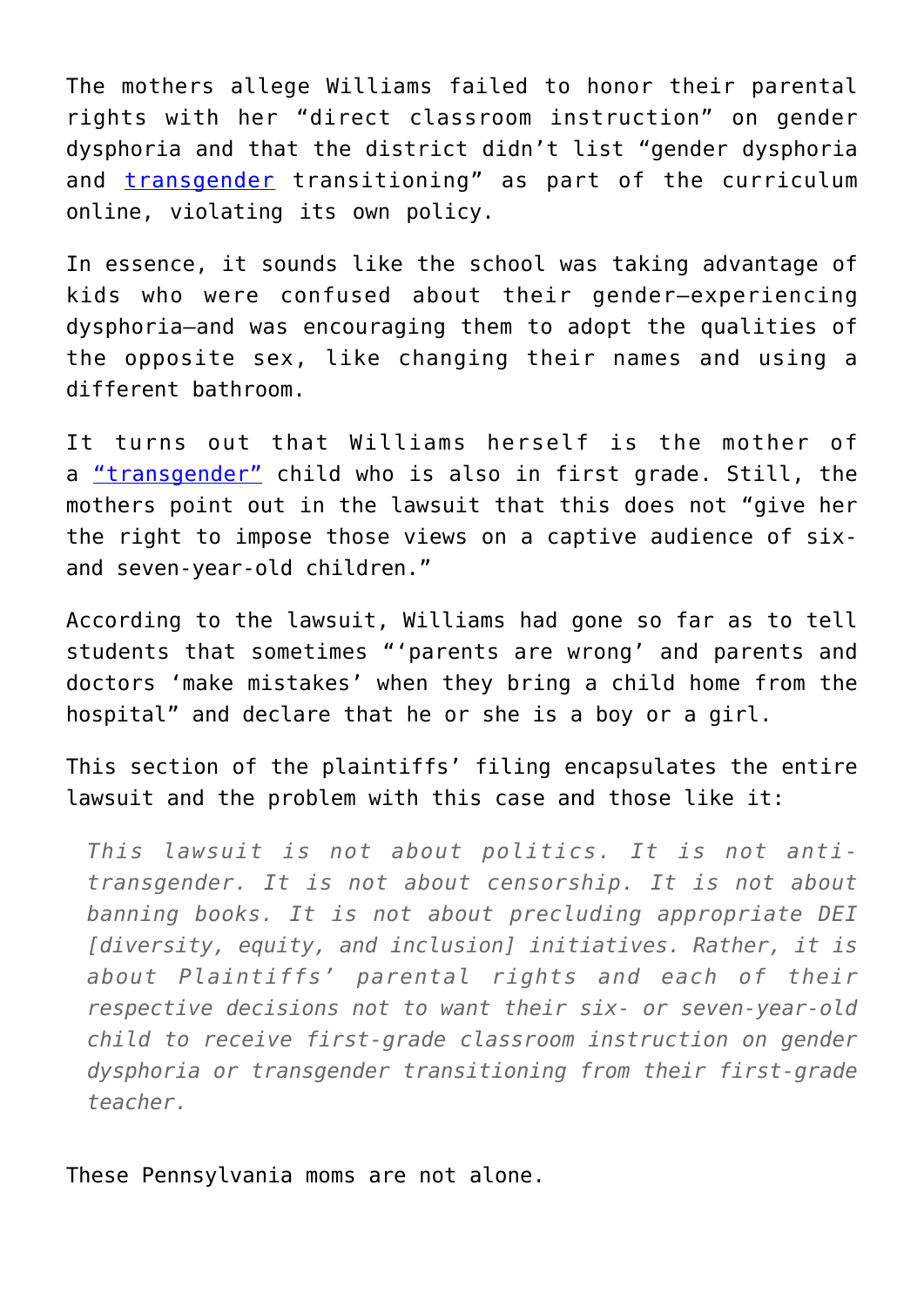A California mother [filed](https://libertycenter.org/cases/konen/) a similar [lawsuit](https://libertycenter.org/wp-content/uploads/2022/06/20220614_Konen_Complaint_HT_Final.pdf) in Monterey County because in 2019, before the COVID-19 pandemic, teachers at her sixth grade daughter's school recruited the middle schooler to join an "Equality Club" where she was told she may be [transgender](https://www.dailysignal.com/2021/12/13/what-ive-learned-rescuing-my-daughter-from-her-transgender-fantasy/) and bisexual-two things she knew nothing about before this club.

Two seventh grade teachers created the club for students "who they believed might be receptive to ideas such as homosexuality, bisexuality, transgenderism, gender nonconformity, etc."

Teachers and school administrators encouraged Jessica Konen's daughter to change her name to a boy's name and then "[specifically](https://libertycenter.org/wp-content/uploads/2022/06/20220614_Konen_Complaint_HT_Final.pdf) instructed her not to tell her mother about her new identity because her mother couldn't be 'trusted.'" Together, school staff convinced the middle school-aged girl she was bisexual and later, [transgender](https://www.dailysignal.com/2021/07/22/we-are-doctors-heres-the-truth-about-transgender-females-bodies-and-athleticism/).

Without Konen's knowledge, teachers and administrators created a "Gender Support Plan" and told faculty to call her daughter by her new male name and to let her use the unisex teachers' restroom. It was only after months had passed that Konen was made aware of what her daughter had been experiencing and what the school had been doing without her knowledge or consent.

In this specific case, Konen maintains she would have gladly supported her daughter's gender struggles—if only the school had been transparent. Ironically, during the COVID-19 pandemic and throughout remote learning, Konen's daughter, now released from the influence of school staff, no longer [agrees](https://vimeo.com/668366249?embedded=true&source=vimeo_logo&owner=100502590) she is bisexual or transgender.

The right of parents to maintain authority over their children while at school is a constitutional one that's also protected by state and federal law. The U.S. Supreme Court has held that the "liberty" protected by the due process clause includes the right of parents "to control the education of their